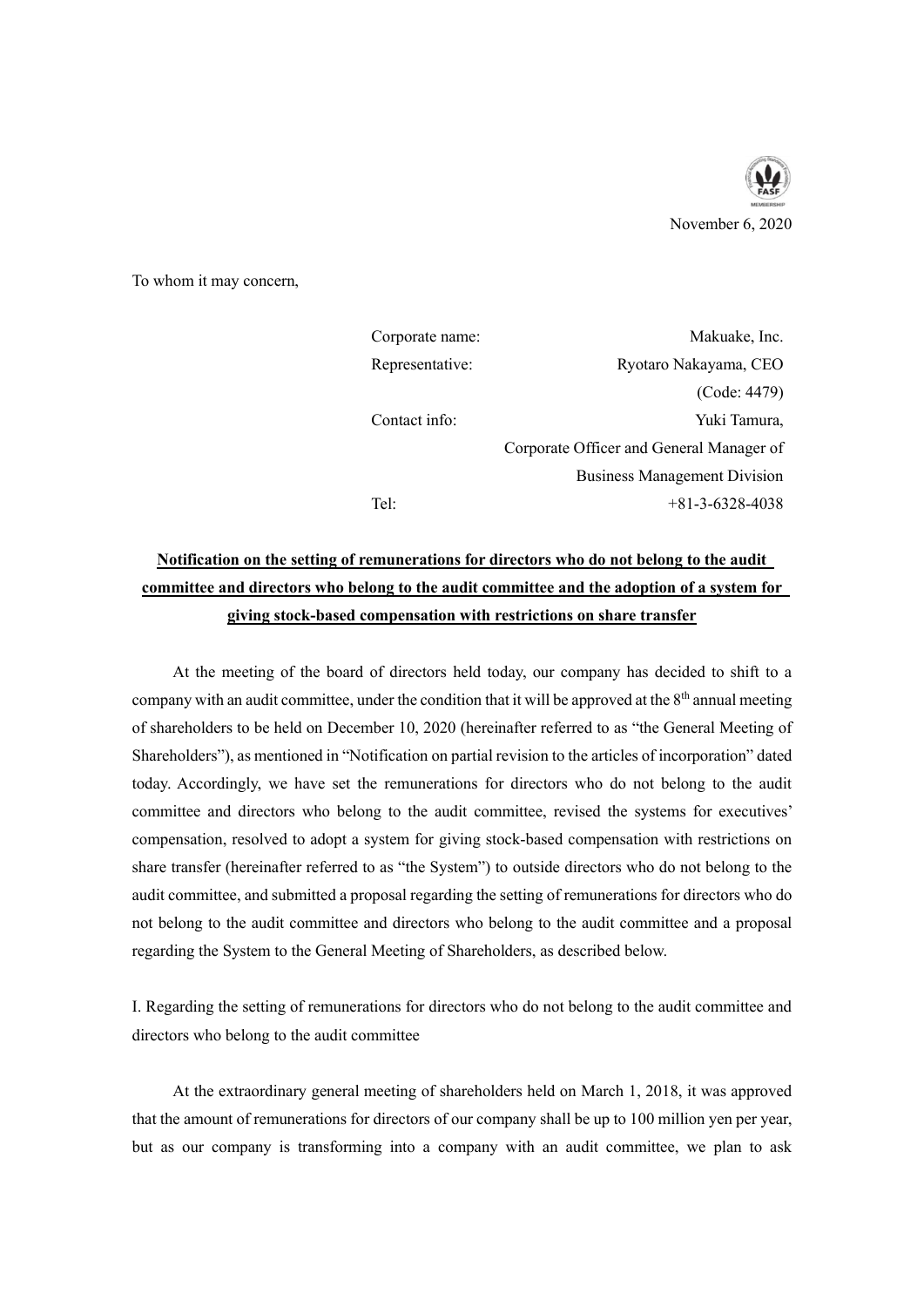shareholders to approve that the amount of remunerations (including bonuses) for directors who do not belong to the audit committee shall be up to 200 million yen per year (the amount for outside directors shall be up to 12 million yen per year) (excluding the salaries of employees who also serve as a director) and the amount of remunerations for directors who belong to the audit committee shall be up to 15 million yen per year for each fiscal year, respectively, under the condition that the proposal for revision to the articles of incorporation for transforming into a company with an audit committee will be approved as it is at the General Meeting of Shareholders.

Our company currently has 6 directors (including 2 outside directors), but the number of directors who do not belong to the audit committee will be 7 (including 2 outside directors) and the number of directors who belong to the audit committee will be 3, if the proposal for revision to the articles of incorporation for transforming into a company with an audit committee and the proposal for appointment of directors who do not belong to the audit committee and directors who belong to the audit committee are approved as they are at the General Meeting of Shareholders.

II. Regarding the adoption of the System

## 1. Purpose and conditions of the adoption of the System

#### (1) Purpose of the adoption

The System will be adopted for the purpose of providing outside directors who do not belong to the audit committee (hereinafter referred to as "Target Directors") of our company with incentives for preventing the degradation of our corporate value and maintaining reliability by sharing value with shareholders.

### (2) Conditions for the adoption

The System will be adopted, under the condition that the proposal for revision to the articles of incorporation for transforming into a company with an audit committee will be approved as it is at the General Meeting of Shareholders. In addition, the System is for providing Target Directors with monetary claims for offering shares with restriction on transfer, so we specified the condition that the provision of said compensation will be approved by shareholders at the General Meeting of Shareholders.

At the General Meeting of Shareholders, we plan to ask shareholders to approve the budget for compensation to be given to Target Directors through the System which is separate from the budget for compensation in the above section I.

## 2. Outline of the System

Target Directors will pay all monetary claims provided by our company through the System as properties contributed in kind, to make common shares of our company issued or disposed of.